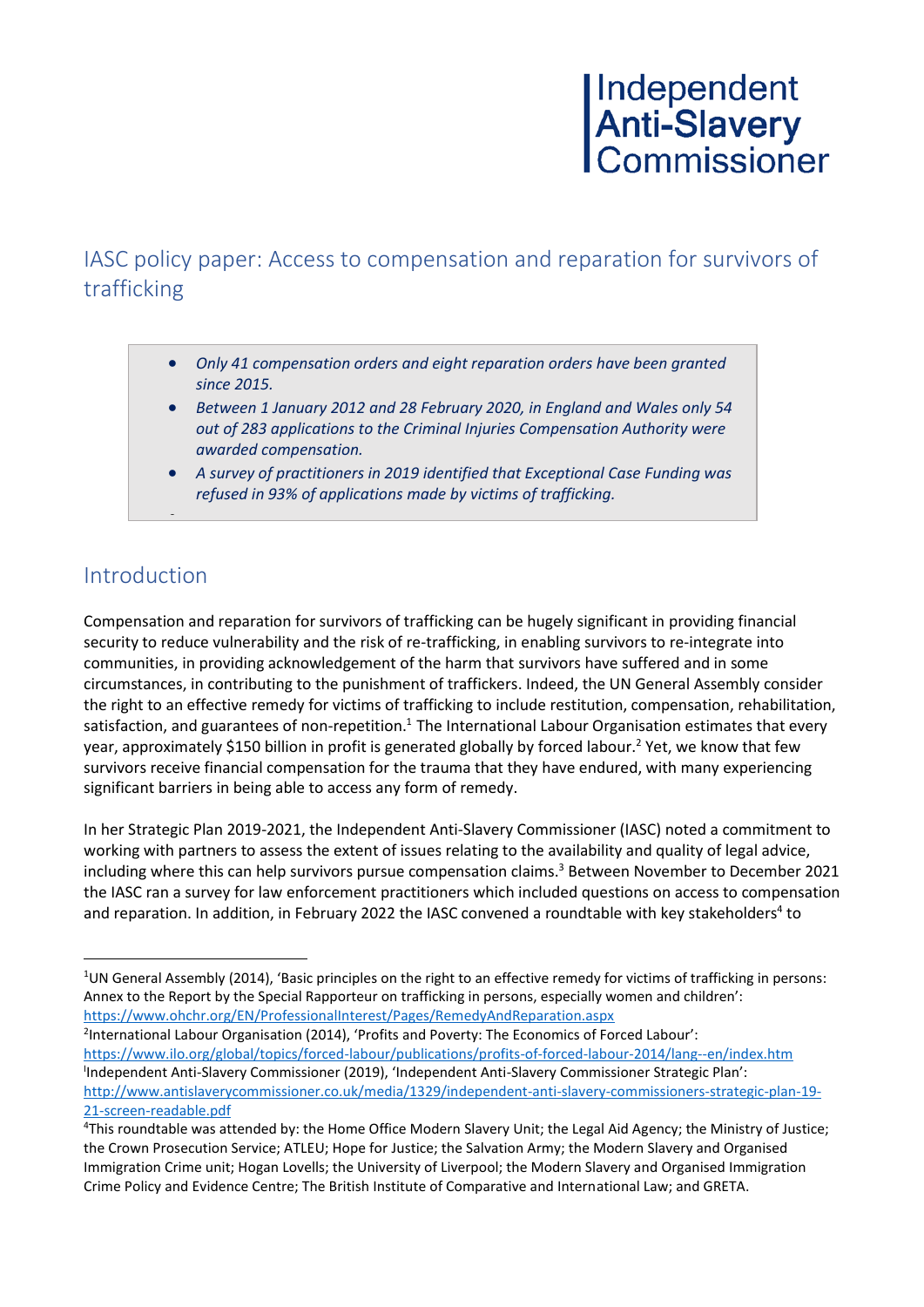discuss concerns regarding access to legal advice to help survivors recover compensation under the Criminal Injuries Compensation Scheme (CICS), as well as the ability to use confiscated funds to provide survivors with reparation. This policy paper seeks to bring together the findings from this engagement and make observations on where further work is needed.

### **Background**

The UK has international obligations to ensure that survivors of trafficking can access compensation which are set out in the Council of Europe Convention on Action against Trafficking in Human Beings 2005 (ECAT). 5

### Article 15(4) of ECAT states that:

*"Each Party shall adopt such legislative or other measures as may be necessary to guarantee compensation*  for victims in accordance with the conditions under its internal law, for instance through the establishment of *a fund for victim compensation or measures or programmes aimed at social assistance and social integration of victims, which could be funded by the assets resulting from the application of measures provided in Article 23."*

Interpreting this international obligation, the UK's Modern Slavery Act 2015<sup>6</sup> includes some reference to compensation and reparation for survivors. Section 7 refers to the confiscation of assets via an amendment to the Proceeds of Crime Act 2002, sections 8-10 relate to slavery and trafficking reparation orders introduced under the Act, and section 47 makes provision for civil legal services including support for claims under employment law and claims for damages through an amendment to the Legal Aid, Sentencing and Punishment of Offenders Act (LASPO) 2012.

#### The Modern Slavery Statutory Guidance

The Modern Slavery Statutory Guidance for England and Wales and non-statutory guidance for Scotland and Northern Ireland,<sup>7</sup> contains sections on pursuing a civil claim for compensation and on making a claim for publicly funded compensation. It states that victims may be able to bring a civil claim against a perpetrator where they have suffered damages and that it may be possible to apply for legal aid to pursue this.

The guidance confirms that victims can apply for compensation under the CICS and sets out the eligibility criteria to apply, noting that support providers should make victims aware that where they have suffered an injury as a result of a crime of violence and meet the criteria, they may be eligible for compensation.

<sup>5</sup>Council of Europe Convention on Action against Trafficking in Human Beings (2005), 'Council of Europe Convention on Action against Trafficking in Human Beings':

[https://assets.publishing.service.gov.uk/government/uploads/system/uploads/attachment\\_data/file/236093/8414.pdf](https://assets.publishing.service.gov.uk/government/uploads/system/uploads/attachment_data/file/236093/8414.pdf) <sup>6</sup>HM Government (2015), 'Modern Slavery Act': <https://www.legislation.gov.uk/ukpga/2015/30/contents/enacted>

<sup>7</sup>Home Office (2022), 'Modern Slavery: Statutory Guidance for England and Wales (under s49 of the Modern Slavery Act 2015) and Non-Statutory Guidance for Scotland and Northern Ireland, Version

<sup>2.8&#</sup>x27;:[https://assets.publishing.service.gov.uk/government/uploads/system/uploads/attachment\\_data/file/1059234/Mo](https://assets.publishing.service.gov.uk/government/uploads/system/uploads/attachment_data/file/1059234/Modern_Slavery_Statutory_Guidance__EW__Non-Statutory_Guidance__SNI__v2.8.pdf) [dern\\_Slavery\\_Statutory\\_Guidance\\_\\_EW\\_\\_Non-Statutory\\_Guidance\\_\\_SNI\\_\\_v2.8.pdf](https://assets.publishing.service.gov.uk/government/uploads/system/uploads/attachment_data/file/1059234/Modern_Slavery_Statutory_Guidance__EW__Non-Statutory_Guidance__SNI__v2.8.pdf)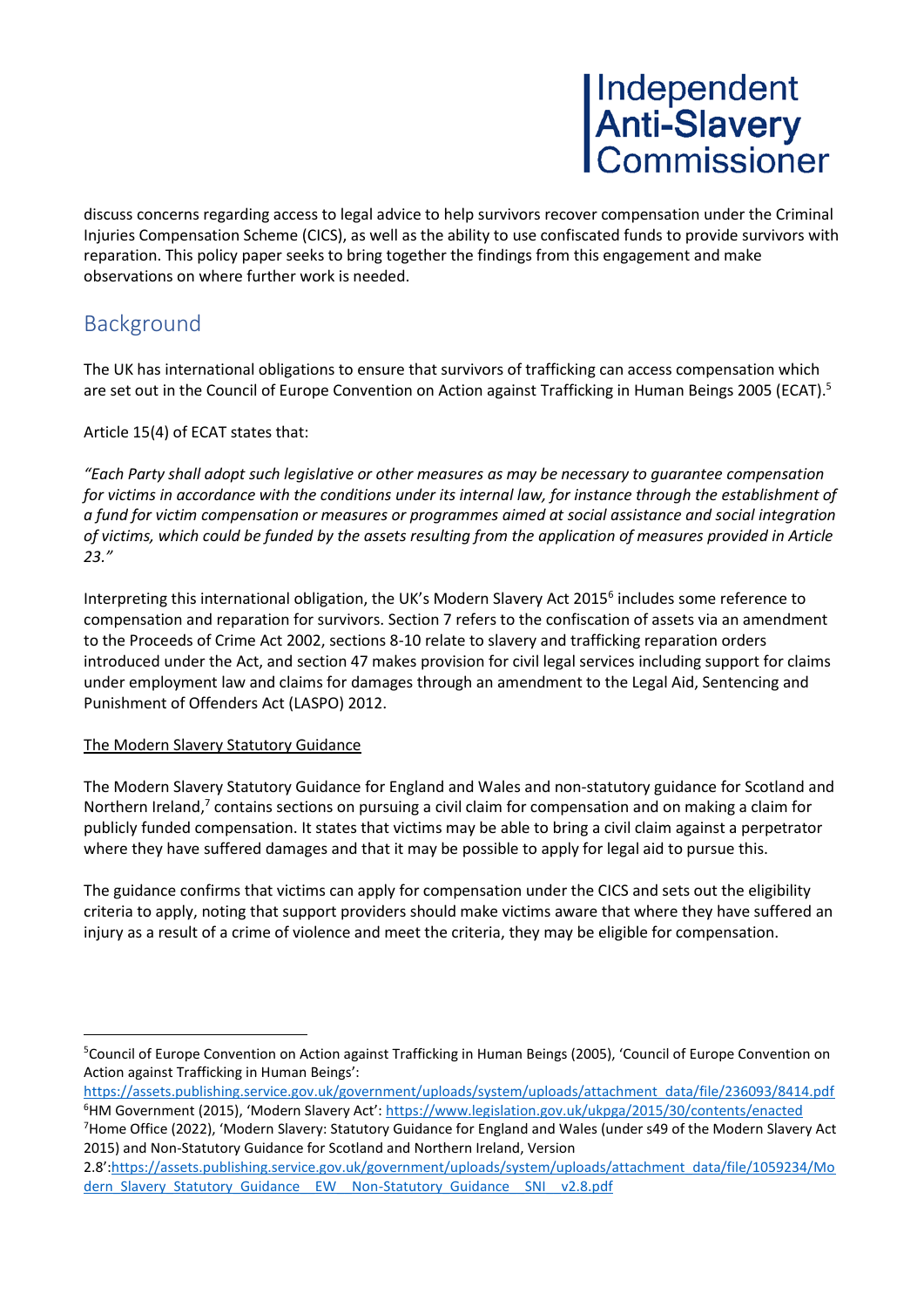

#### The Modern Slavery Victim Care Contract

Support for adult potential victims of modern slavery in the National Referral Mechanism (NRM) in England and Wales is provided through the Modern Slavery Victim Care Contract (MSVCC). It is understood that new entrants into the service are given a leaflet on the CICS on arrival and that some support workers assist survivors with accessing the CICA website to apply for compensation. However, this is not currently specifically reflected within the MSVCC beyond a general requirement set out in sections 6.10 and 6.17 of Schedule 2.1 for support workers to provide information and signposting for service users as required, including as part of reach-in support.<sup>8</sup>

### Options for accessing compensation and reparation

In principle, there are multiple avenues that can be utilised to provide victims and survivors with compensation and reparation.

- **1. A claim following criminal proceedings:**
	- **Compensation Orders –** Compensation Orders created by section 130 of the Powers of Criminal Courts (Sentencing) Act 2000 enable a court to make an order requiring the offender to pay compensation for "any personal injury, loss or damage resulting from that offence".<sup>9</sup>
	- **Reparation Orders –** Reparation Orders introduced by section 8 of the Modern Slavery Act 2015 allow the court to order reparations to be paid to a victim where a perpetrator has been convicted of an offence under sections 1, 2 or 4 of that Act for "any harm" caused.<sup>10</sup>
- **2. A claim through the Criminal Injuries Compensation Scheme -** The CICS is a government funded scheme that exists to compensate victims of violent crime in Great Britain.<sup>11</sup>
- **3. A claim through an Employment Tribunal –** victims of trafficking can pursue a claim through an Employment Tribunal for employment related matters such as unfair dismissal or unfair deductions from pay.<sup>12</sup>
- **4. A civil damages claim against a trafficker –** victims of trafficking can pursue a civil claim against their trafficker, for example in relation to harassment or false imprisonment.<sup>13</sup>

12See [HM Courts and Tribunals Service.](https://www.gov.uk/courts-tribunals/employment-tribunal)

<sup>8</sup>Home Office (2020), 'Schedule 2.1 Services description: 2020 Modern Slavery Victim Care Contract': [https://atamis-](https://atamis-8888.cloudforce.com/sfc/p/#58000000L5A4/a/4I000001Qv6w/gIAdb_5bki987x4IrTIeD7dh1FoLbHFU3qwRl.Hgbes)[8888.cloudforce.com/sfc/p/#58000000L5A4/a/4I000001Qv6w/gIAdb\\_5bki987x4IrTIeD7dh1FoLbHFU3qwRl.Hgbes.](https://atamis-8888.cloudforce.com/sfc/p/#58000000L5A4/a/4I000001Qv6w/gIAdb_5bki987x4IrTIeD7dh1FoLbHFU3qwRl.Hgbes) <sup>9</sup>HM Government (2000), 'Powers of Criminal Courts (Sentencing Act) 2000': [https://www.legislation.gov.uk/ukpga/2000/6/contents/enacted.](https://www.legislation.gov.uk/ukpga/2000/6/contents/enacted)

<sup>10</sup>HM Government (2015), 'Modern Slavery Act': <https://www.legislation.gov.uk/ukpga/2015/30/contents/enacted> <sup>11</sup>Criminal Injuries Compensation Authority and Ministry of Justice (2022), 'Criminal injuries compensation: a guide': [https://www.gov.uk/guidance/criminal-injuries-compensation-a-guide.](https://www.gov.uk/guidance/criminal-injuries-compensation-a-guide)

<sup>&</sup>lt;sup>13</sup>ATLEU (n.d), 'Compensation options for victims': [https://athub.org.uk/knowledge-base/compensation-options-for](https://athub.org.uk/knowledge-base/compensation-options-for-victims/)[victims/.](https://athub.org.uk/knowledge-base/compensation-options-for-victims/)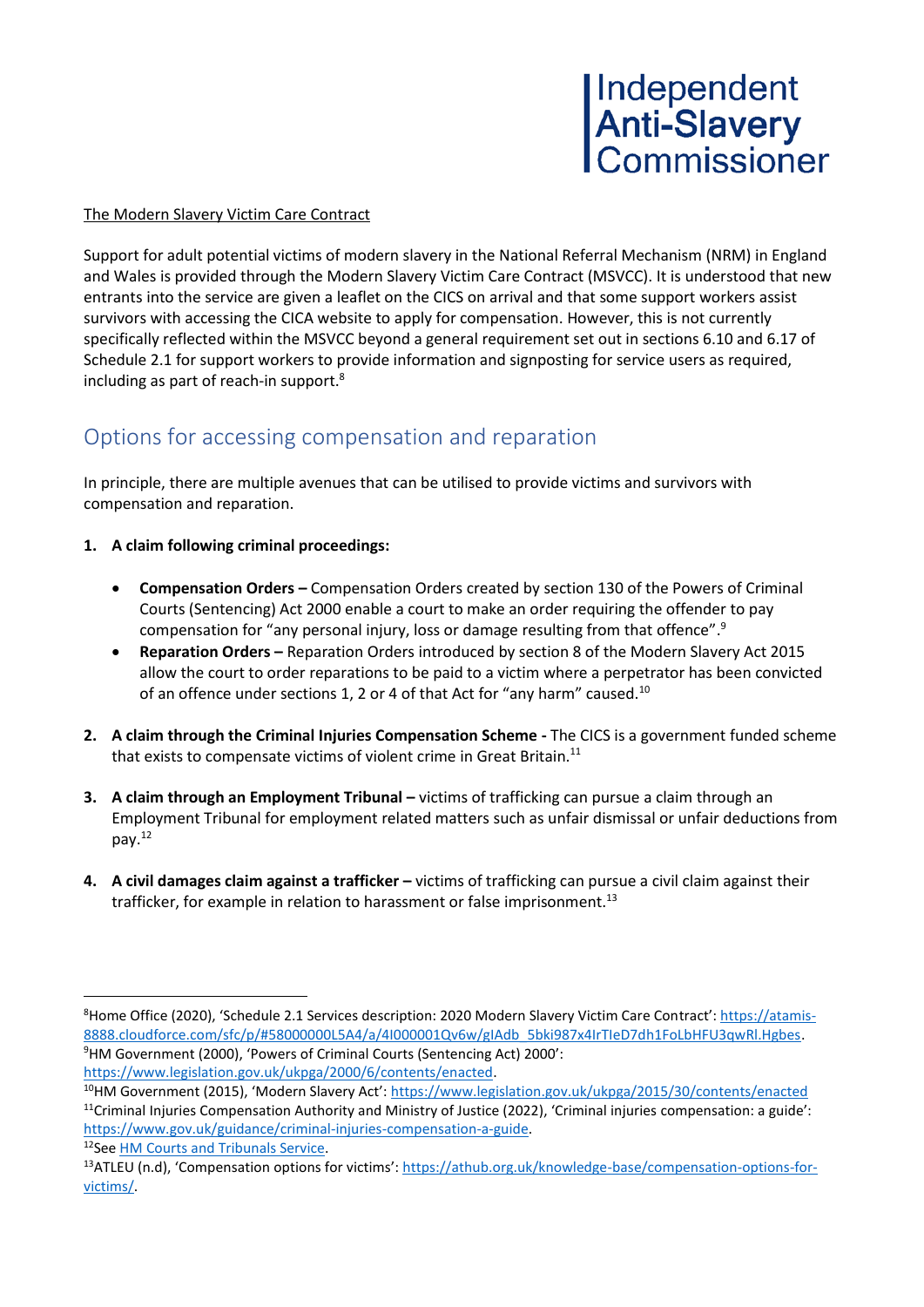**5.** A claim against the state for its failure to protect the victim – victims of trafficking can pursue a claim against the state for a failure to protect them. In practice, this is often under Article 4 of the European Convention on Human Rights (ECHR).<sup>14</sup>

Although the routes above are available in principle, there are concerns that there are various barriers to them being accessible in practice and that consequently, the number of victims and survivors receiving compensation from either their traffickers or the state is low. Lawyers in the sector have suggested that it is currently easier to bring a claim against the Home Office than it is to bring a claim against a trafficker.

Both the Independent Review of the Modern Slavery Act<sup>15</sup> and the Group of Experts on Action against Trafficking in Human Beings (GRETA)<sup>16</sup> have commented specifically on this issue and made recommendations on areas for improvement. These have included that the Sentencing Guidelines for modern slavery should remind judges to consider reparation orders, that resources for financial investigation should be prioritised, that law enforcement should make better use of freezing the assets of perpetrators, that the Crown Prosecution Service and HM Courts and Tribunals Service should collect data on compensation with progress monitored by the Home Office and included in their UK annual report on modern slavery, and that that the Exceptional Case Funding (ECF) scheme should be made accessible to victims applying to the CICS.

This policy paper will focus primarily on compensation and reparation via the confiscation of assets and the CICS, setting out the challenges faced by victims and survivors of trafficking and reflections on ways forward.

### Compensation and reparation via confiscation of assets

Compensation or reparation orders can only be granted by the courts after a confiscation order under the Proceeds of Crime Act 2002 has been obtained. Data in relation to confiscation, compensation and reparation orders is recorded by forces onto the Joint Asset Recovery Database (JARD) which is administered by the National Crime Agency. Since 2015 a total of 206 confiscation orders with a value of over £5.8m have been granted in cases where slavery or trafficking is listed as the primary offence but only 41 compensation orders and eight reparation orders have been granted.<sup>17</sup> While it is acknowledged that a defendant's criminal lifestyle may present challenges in the identification of realisable assets with which to provide victims with financial renumeration this is very poor performance.

The volume of compensation orders awarded has however doubled since August 2019, and it is suggested by investigators that forces not updating JARD when orders have been obtained and records may

<sup>&</sup>lt;sup>14</sup>ATLEU (n.d), 'Claims for compensation against the state': [https://athub.org.uk/knowledge-base/claims-for](https://athub.org.uk/knowledge-base/claims-for-compensation-against-the-state/)[compensation-against-the-state/.](https://athub.org.uk/knowledge-base/claims-for-compensation-against-the-state/)

<sup>15</sup>Field. F, Miller. M and Butler-Sloss. E (2019), 'Independent Review of the Modern Slavery Act 2015: Final Report': [https://assets.publishing.service.gov.uk/government/uploads/system/uploads/attachment\\_data/file/803406/Independ](https://assets.publishing.service.gov.uk/government/uploads/system/uploads/attachment_data/file/803406/Independent_review_of_the_Modern_Slavery_Act_-_final_report.pdf) ent review of the Modern Slavery Act - final report.pdf.

<sup>&</sup>lt;sup>16</sup>Group of Experts Against Trafficking in Human Beings (2021), 'Evaluation Report - United Kingdom: Access to justice and effective remedies for victims of trafficking in human beings'[: https://rm.coe.int/greta-third-evalution-report-on](https://rm.coe.int/greta-third-evalution-report-on-the-united-kingdom/1680a43b36)[the-united-kingdom/1680a43b36.](https://rm.coe.int/greta-third-evalution-report-on-the-united-kingdom/1680a43b36)

<sup>&</sup>lt;sup>17</sup>Data provided by the NCA Proceeds of Crime Centre (February 2022).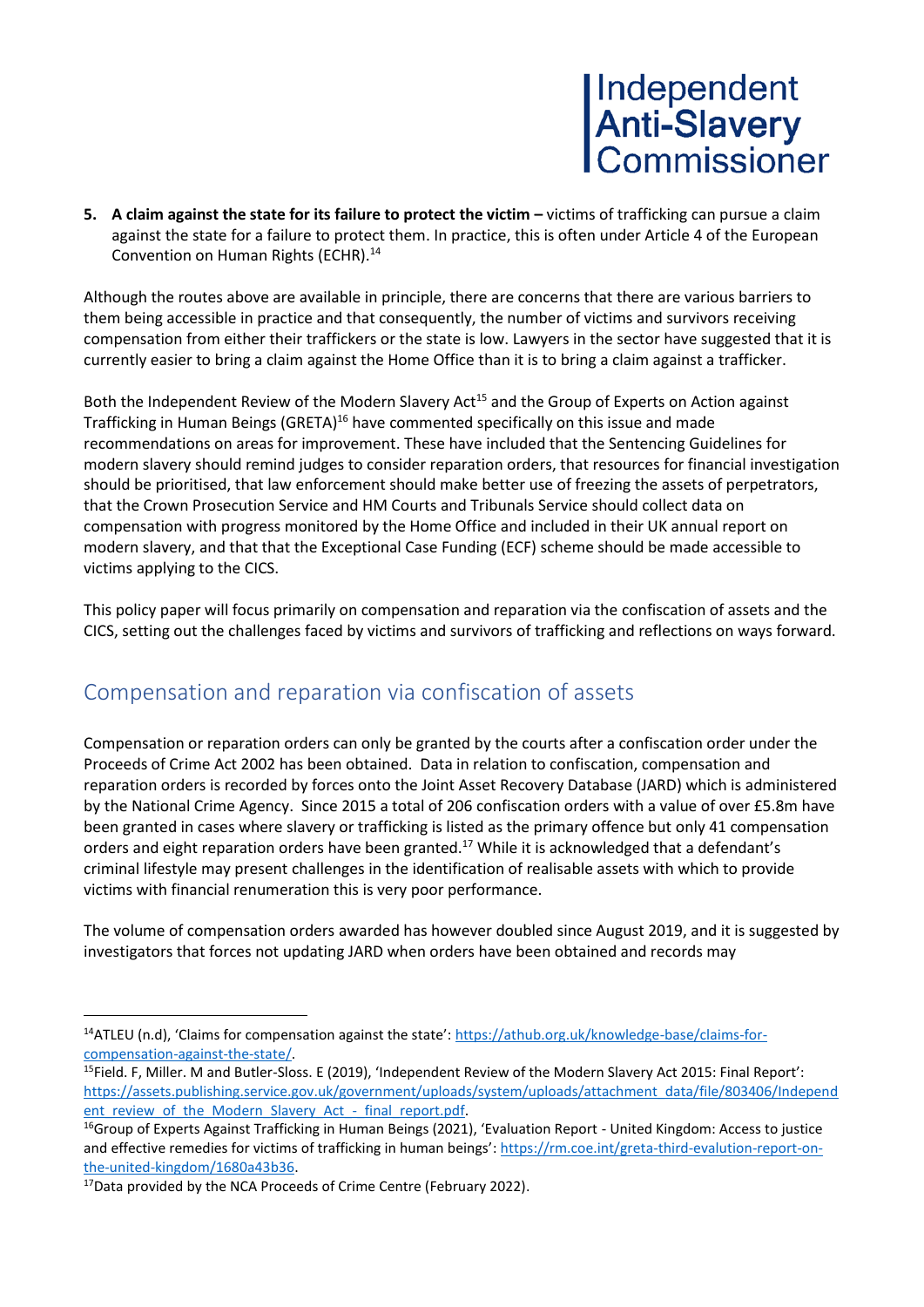underestimate performance. Forces need to ensure that they are updating JARD and it would be helpful if the Home Office published annual information relating to the amount of compensation or reparation paid to victims as this would put pressure on forces to ensure that records are accurate.

Slavery and trafficking national policing standards<sup>18</sup> require that every investigation should obtain financial investigation support and, in 2021 recommendations were made for senior investigating officers to include financial strategies in their early policy decisions for MSHT cases and for financial investigators to be embedded within investigation teams.<sup>19</sup> Earlier investigations by the IASC have shown that this is rarely happening and opportunities for financial investigation which would identify assets for confiscation and therefore compensation are rarely grasped. Worryingly investigators appear reluctant to discuss issues of compensation or reparation with victims due to a fear of accusation that they have been seen to offer an inducement. This is most unhelpful.

While current guidance provided by the Modern Slavery and Organised Immigration Crime (MSOIC) programme and the College of Policing Authorised Professional Practice does have some information on compensation and reparation orders, investigators were strongly of the view that more detailed guidance would raise awareness for investigators and provide examples of successful applications for orders.

## The Criminal Injuries Compensation Scheme

The CICS is a statutory, government funded scheme that exists to compensate victims of violent crime in Great Britain.<sup>20</sup> In 2012 the CICS was amended to explicitly bring claims made survivors of trafficking within scope. However, the CICS was not set up with victims of modern slavery in mind and there continue to be multiple barriers to survivors accessing compensation via this route. Between 1 January 2012 and 28 February 2020, just 283 applications were made to the CICS by victims of trafficking, with only 54 of these cases awarded compensation.<sup>21</sup>

In July 2020, the Criminal Injuries Compensation Authority (CICA) launched a consultation on reforming the scheme. The IASC responded to this consultation setting out a range of concerns.<sup>22</sup> The consultation closed in October 2020 and the review publication stated that a response would be published in January 2021.<sup>23</sup> However, as of March 2022, there has been no published update from the Ministry of Justice on the findings from this consultation or any changes that will be made to the scheme as a result.

<sup>18</sup>MSOIC Slavery and Trafficking National Policing Standards.

<sup>19</sup>IASC (2021), 'IASC paper: Financial investigation of modern slavery':

[https://www.antislaverycommissioner.co.uk/media/1586/financial-investigation-of-modern-slavery-march-2021.pdf.](https://www.antislaverycommissioner.co.uk/media/1586/financial-investigation-of-modern-slavery-march-2021.pdf) <sup>20</sup>Criminal Injuries Compensation Authority and Ministry of Justice (2022), 'Criminal injuries compensation: a guide': [https://www.gov.uk/guidance/criminal-injuries-compensation-a-guide.](https://www.gov.uk/guidance/criminal-injuries-compensation-a-guide)

<sup>&</sup>lt;sup>21</sup>FOI request provided by ATLEU.

<sup>22</sup>Independent Anti-Slavery Commissioner (2020), 'IASC letter to the MOJ':

[http://www.antislaverycommissioner.co.uk/media/1489/letter-from-iasc-to-moj-cics-consultation-october-2020.pdf.](http://www.antislaverycommissioner.co.uk/media/1489/letter-from-iasc-to-moj-cics-consultation-october-2020.pdf) <sup>23</sup>Ministry of Justice (2020), 'Criminal Injuries Compensation Scheme Review 2020':

[https://assets.publishing.service.gov.uk/government/uploads/system/uploads/attachment\\_data/file/901140/cics](https://assets.publishing.service.gov.uk/government/uploads/system/uploads/attachment_data/file/901140/cics-review-2020.pdf)[review-2020.pdf.](https://assets.publishing.service.gov.uk/government/uploads/system/uploads/attachment_data/file/901140/cics-review-2020.pdf)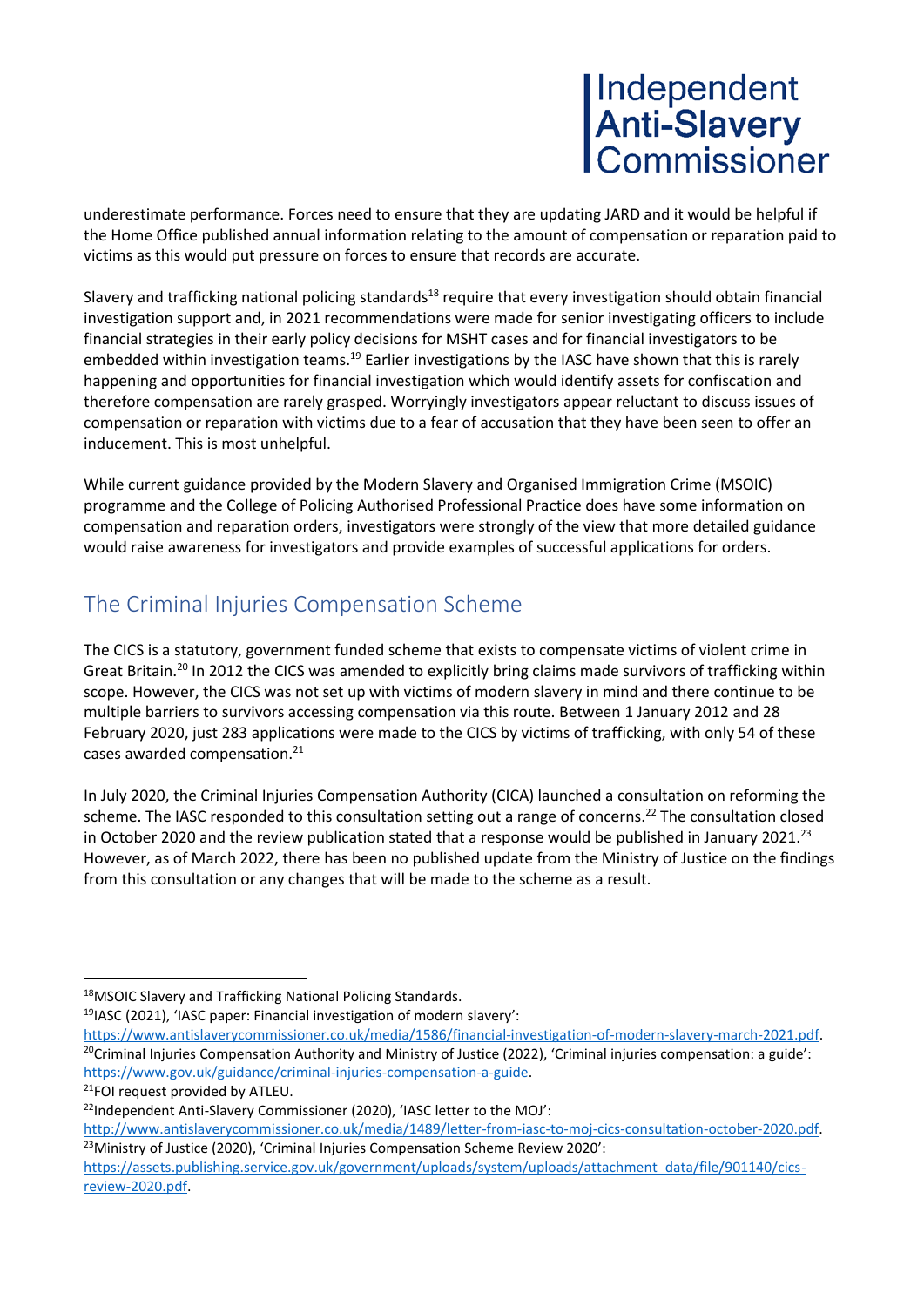#### Accessing the CICS and legal advice

Legal advice is seen by many as essential to enabling survivors to access compensation via the CICS. However, Schedule 1, Part 2, section 15 of the LASPO specifically excludes survivors of trafficking from being able to access legal aid to support an application to the CICS. Instead, an application must be made for Exceptional Case Funding (ECF), yet these applications are often refused. A survey of solicitors and support workers working with victims of trafficking carried out by the Anti Trafficking and Labour Exploitation Unit  $(ATEU)^{24}$  in 2019 found that ECF was refused in 93% of applications made by victims of trafficking. While it is possible to seek a review of a refusal for ECF, practitioners have highlighted that initial decisions are rarely overturned and as a result, there can be a reluctance to make this request.<sup>25</sup> There are also concerns among some practitioners that even where an application for ECF is approved, legal firms are limited to just five CICS applications per year as 'miscellaneous' matter starts.<sup>26</sup>

ATLEU's survey also provided insight on the common grounds for refusing ECF. This included that ECF is deemed unnecessary as the CICS application does not require specialist legal advice. Yet, practitioners have highlighted that the application process for the CICS often requires detailed legal submissions which survivors of trafficking, particularly those who may not speak English or may have had more limited engagement in formal education, are likely to find challenging. The role of support workers in helping to submit an application to the CICS was also cited as a common ground for refusing ECF however in reality, support workers are unlikely to have the specialist knowledge required or the capacity to undertake this role for multiple clients.<sup>27</sup> ATLEU has recently published a toolkit for assisting survivors of trafficking to apply for the CICS. 28

In their third evaluation of the UK, GRETA recommend that the ECF scheme is made more accessible in practice to victims seeking compensation via the CICS.<sup>29</sup> The Legal Aid Agency has indicated that some work is in progress to help simplify the ECF process incorporating input from legal aid providers. It has also been suggested that further efforts are needed to improve awareness among legal practitioners of the routes that are available for survivors to access compensation, what would be covered by legal aid and when.<sup>30</sup>

 $^{24}$ [ATLEU](https://atleu.org.uk/) is a charity providing legal representation to victims of trafficking and labour exploitation.

<sup>&</sup>lt;sup>25</sup>ATLEU (2020), 'Survivors of trafficking and the Criminal Injuries Compensation Scheme':

[http://www.antislaverycommissioner.co.uk/media/1543/survivors-of-trafficking-and-the-criminal-injuries](http://www.antislaverycommissioner.co.uk/media/1543/survivors-of-trafficking-and-the-criminal-injuries-compensation-scheme.pdf)[compensation-scheme.pdf.](http://www.antislaverycommissioner.co.uk/media/1543/survivors-of-trafficking-and-the-criminal-injuries-compensation-scheme.pdf)

<sup>&</sup>lt;sup>26</sup>Civil legal services fall into categories of law as set out in the standard civil contracts with Legal Help and representation in a range of other areas of civil law not included in these specific categories classified as 'Miscellaneous Work'. Each civil legal aid provider is permitted to allocate five of its matter starts to Miscellaneous Work cases per contract schedule per schedule period.

 $27$ ATLEU (2020), 'Survivors of trafficking and the Criminal Injuries Compensation Scheme': [http://www.antislaverycommissioner.co.uk/media/1543/survivors-of-trafficking-and-the-criminal-injuries](http://www.antislaverycommissioner.co.uk/media/1543/survivors-of-trafficking-and-the-criminal-injuries-compensation-scheme.pdf)[compensation-scheme.pdf.](http://www.antislaverycommissioner.co.uk/media/1543/survivors-of-trafficking-and-the-criminal-injuries-compensation-scheme.pdf)

<sup>&</sup>lt;sup>28</sup> ATLEU (2022), 'The Criminal Injuries Compensation Scheme: A toolkit for assisting survivors of trafficking: [https://athub.org.uk/wp-content/uploads/2022/03/ATLEU-CICA-toolkit-March-2022.pdf.](https://athub.org.uk/wp-content/uploads/2022/03/ATLEU-CICA-toolkit-March-2022.pdf)

 $29$ Group of Experts Against Trafficking in Human Beings (2021), 'Evaluation Report - United Kingdom: Access to justice and effective remedies for victims of trafficking in human beings'[: https://rm.coe.int/greta-third-evalution-report-on](https://rm.coe.int/greta-third-evalution-report-on-the-united-kingdom/1680a43b36)[the-united-kingdom/1680a43b36.](https://rm.coe.int/greta-third-evalution-report-on-the-united-kingdom/1680a43b36)

 $30$ Currie. S and Young. M (2021), 'Access to legal advice and representation for survivors of modern slavery': [https://modernslaverypec.org/assets/downloads/Legal-advice-report.pdf.](https://modernslaverypec.org/assets/downloads/Legal-advice-report.pdf)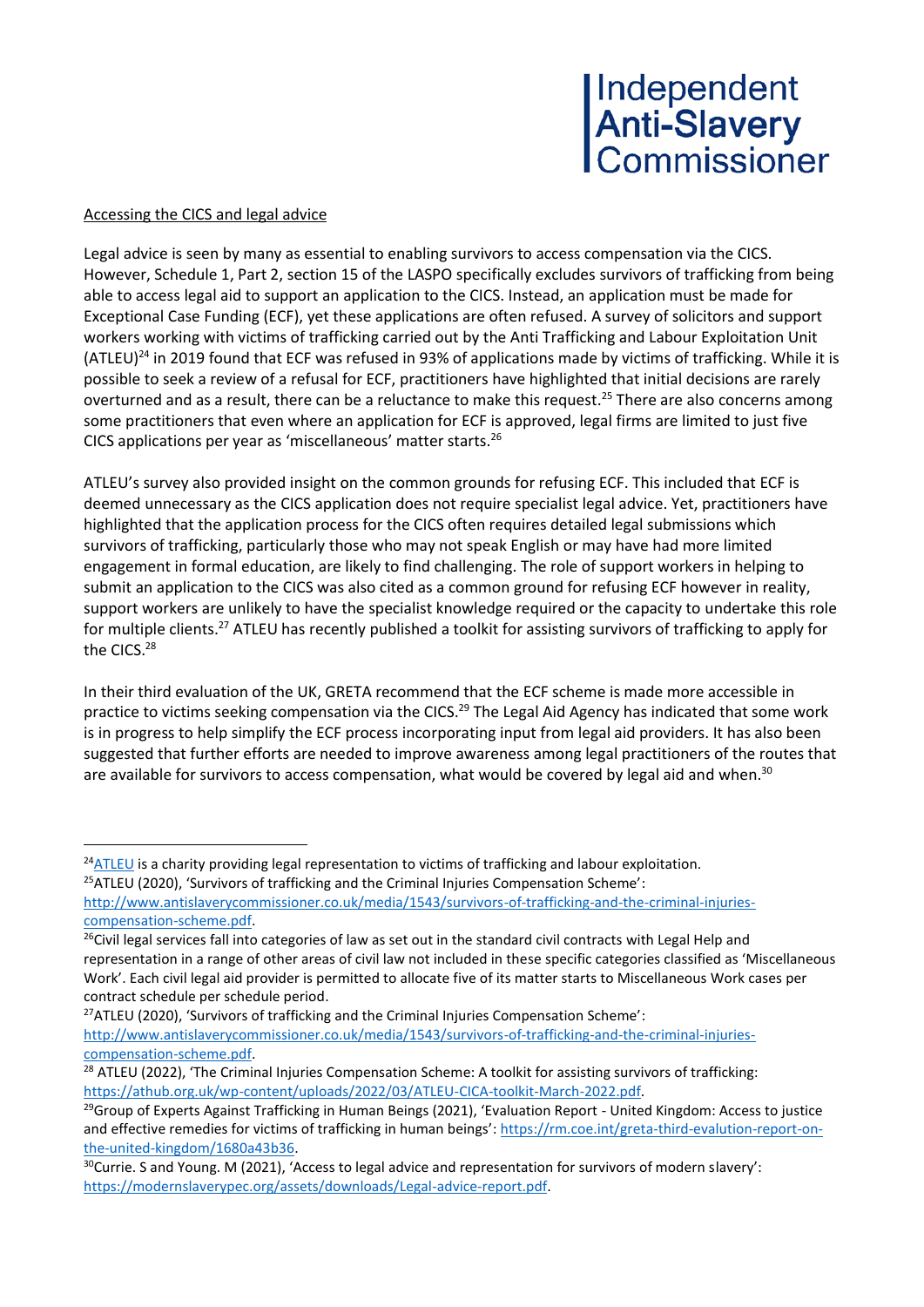**Recommendation 1: Applications to the CICS should be brought within the scope of section 32 (2) of the Legal Aid, Sentencing and Punishment of Offenders Act 2012 where they are made on behalf of a victim of trafficking or modern slavery.**

#### Eligibility for an award under the CICS

Ineligibility for the CICS also prevents many survivors of trafficking from accessing compensation. It is acknowledged that the primary purpose of the CICS is to provide compensation to victims who have sustained physical and/or mental injury as a direct result 'crime of violence'. In their CICS consultation document, the Ministry of Justice stated that the current definition is broad enough to allow for a wide range of circumstances, including modern slavery in certain cases.<sup>31</sup> However, feedback from practitioners suggests that it can be extremely difficult for victims of trafficking to meet this definition, as the scheme rules mean that a victim of trafficking is not entitled to compensation unless they have suffered physical violence, have been threatened with violence or believed that they might be subjected to violence. ATLEU's survey also identified that 60% of legal practitioners had experience of survivors being refused compensation as they had not suffered a crime of violence. 32

The CICS requires those who wish to claim compensation to apply as soon as 'reasonably practicable' with claims outside of the two year limit only considered in 'exceptional circumstances'. 65% of the respondents to ALTEU's survey had experience of CICS applications being refused for survivors of trafficking due to the application being made out of time.<sup>33</sup> It is understood that since this research was carried out, CICA caseworkers have been provided with training, with a suggestion that this picture has subsequently improved. However, it is recommended that further work is undertaken to ensure that the specific circumstances of survivors of trafficking are consistently well understood by caseworkers. To assist, ATLEU have recently published a toolkit for assisting survivors of trafficking to apply for the CICS.<sup>34</sup>

**Recommendation 2: Further training and guidance to be provided to Criminal Injuries Compensation Authority decision makers to improve their understanding of the specific circumstances of victims and survivors of trafficking and modern slavery.**

Where an individual has 'failed to cooperate so far as is reasonably practicable' with law enforcement, compensation under the CICS can be withheld. There may be multiple reasons why a survivor of trafficking may not engage with a criminal prosecution, including fear or mistrust of authorities. Although the CICA are

- <sup>32</sup>ATLEU (2020), 'Survivors of trafficking and the Criminal Injuries Compensation Scheme': [http://www.antislaverycommissioner.co.uk/media/1543/survivors-of-trafficking-and-the-criminal-injuries](http://www.antislaverycommissioner.co.uk/media/1543/survivors-of-trafficking-and-the-criminal-injuries-compensation-scheme.pdf)[compensation-scheme.pdf.](http://www.antislaverycommissioner.co.uk/media/1543/survivors-of-trafficking-and-the-criminal-injuries-compensation-scheme.pdf)
- <sup>33</sup>ATLEU (2020), 'Survivors of trafficking and the Criminal Injuries Compensation Scheme': [http://www.antislaverycommissioner.co.uk/media/1543/survivors-of-trafficking-and-the-criminal-injuries](http://www.antislaverycommissioner.co.uk/media/1543/survivors-of-trafficking-and-the-criminal-injuries-compensation-scheme.pdf)[compensation-scheme.pdf.](http://www.antislaverycommissioner.co.uk/media/1543/survivors-of-trafficking-and-the-criminal-injuries-compensation-scheme.pdf)

<sup>31</sup>Ministry of Justice (2020), 'Criminal Injuries Compensation Review':

[https://assets.publishing.service.gov.uk/government/uploads/system/uploads/attachment\\_data/file/901140/cics](https://assets.publishing.service.gov.uk/government/uploads/system/uploads/attachment_data/file/901140/cics-review-2020.pdf)[review-2020.pdf.](https://assets.publishing.service.gov.uk/government/uploads/system/uploads/attachment_data/file/901140/cics-review-2020.pdf)

<sup>&</sup>lt;sup>34</sup> ATLEU (2022), 'The Criminal Injuries Compensation Scheme: A toolkit for assisting survivors of trafficking: [https://athub.org.uk/wp-content/uploads/2022/03/ATLEU-CICA-toolkit-March-2022.pdf.](https://athub.org.uk/wp-content/uploads/2022/03/ATLEU-CICA-toolkit-March-2022.pdf)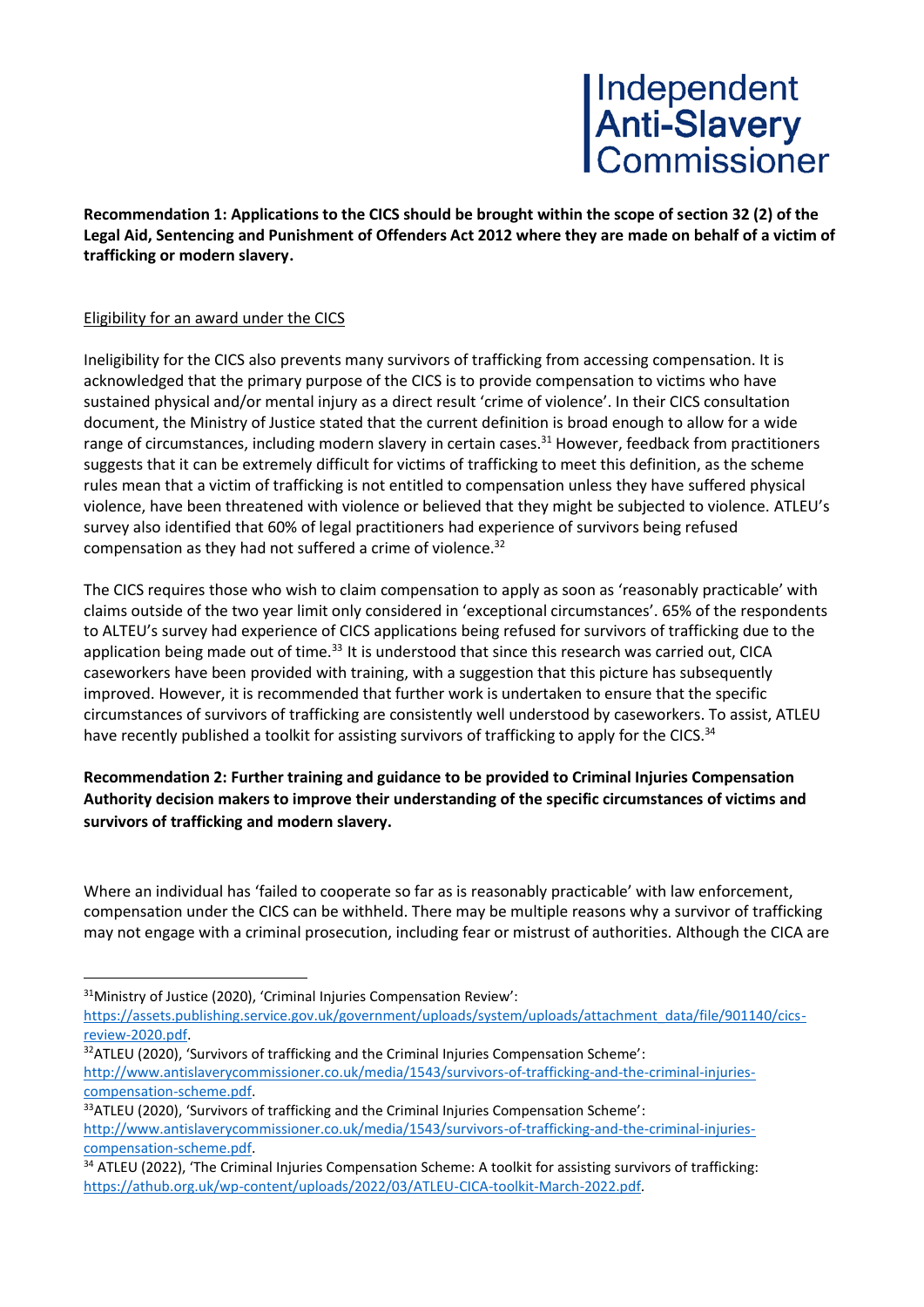required to consider an individual's specific circumstances, there are concerns that this does not always happen in practice. Unspent convictions can also result in an applicant's compensation award under the CICS being reduced or withheld without the ability to apply discretion on a case by case basis. This is particularly concerning given the significant number who are now criminally exploited, accounting for 33% of all NRM referrals in 2021.<sup>35</sup> Those who have been forced to commit criminal offences are not yet consistently identified at the earliest stage of an investigation,<sup>36</sup> therefore it is important that each case is considered by the CICA on its own merits.

### Survivors returning home and access to compensation and reparation

Clause 64 of the Nationality and Borders Bill<sup>37</sup> intends to set out in primary legislation the circumstances in which a confirmed victim should be granted limited leave to remain in the UK, including when pursuing a compensation claim. This provision is arguably more restrictive than what is currently set out in guidance<sup>38</sup> as it proposes that this will be limited to circumstances where a claim cannot be pursued from outside of the UK. While it may be possible in principle to pursue a compensation claim from outside of the UK, this is likely to be extremely difficult in practice as there are rarely effective mechanisms in place to educate survivors on their entitlements or to support them in making a claim on their return home.<sup>39</sup>

Although the UK government's Voluntary Returns Scheme (VRS) can be accessed by survivors of trafficking, following EU exit the UK is no longer a member of the ERRIN programme. Support for those returning home is therefore largely limited to financial assistance<sup>40</sup> rather than the casework support and legal advocacy that is likely to be required to facilitate a successful claim for compensation. There are some examples of promising practice in improving the support available for those returning home more broadly, for example International Justice Mission UK's Social Services and Criminal Justice Liaison officer intended to encourage a more joined up approach to casework between the UK and Romania. However, the current approach to providing support to survivors of trafficking when they return home is piecemeal.

<sup>35</sup> Home Office (2022), 'Modern Slavery: National Referral Mechanism and Duty to Notify statistics UK, end of year summary, 2021': [https://www.gov.uk/government/statistics/modern-slavery-national-referral-mechanism-and-duty](https://www.gov.uk/government/statistics/modern-slavery-national-referral-mechanism-and-duty-to-notify-statistics-uk-end-of-year-summary-2021/modern-slavery-national-referral-mechanism-and-duty-to-notify-statistics-uk-end-of-year-summary-2021)[to-notify-statistics-uk-end-of-year-summary-2021/modern-slavery-national-referral-mechanism-and-duty-to-notify](https://www.gov.uk/government/statistics/modern-slavery-national-referral-mechanism-and-duty-to-notify-statistics-uk-end-of-year-summary-2021/modern-slavery-national-referral-mechanism-and-duty-to-notify-statistics-uk-end-of-year-summary-2021)[statistics-uk-end-of-year-summary-2021.](https://www.gov.uk/government/statistics/modern-slavery-national-referral-mechanism-and-duty-to-notify-statistics-uk-end-of-year-summary-2021/modern-slavery-national-referral-mechanism-and-duty-to-notify-statistics-uk-end-of-year-summary-2021) 

<sup>&</sup>lt;sup>36</sup>Independent Anti-Slavery Commissioner (2020), 'The Modern Slavery Act 2015 Statutory Defence: A call for evidence': [https://www.antislaverycommissioner.co.uk/media/1478/the-modern-slavery-act-2015-statutory-defence-call-for](https://www.antislaverycommissioner.co.uk/media/1478/the-modern-slavery-act-2015-statutory-defence-call-for-evidence.pdf)[evidence.pdf.](https://www.antislaverycommissioner.co.uk/media/1478/the-modern-slavery-act-2015-statutory-defence-call-for-evidence.pdf)

<sup>37</sup>HM Government (2022), 'Lords Amendments to the Nationality and Borders Bill':

[https://publications.parliament.uk/pa/bills/cbill/58-02/0282/210282v2.pdf.](https://publications.parliament.uk/pa/bills/cbill/58-02/0282/210282v2.pdf)

<sup>38</sup>Home Office (2021), 'Discretionary leave considerations for victims of modern slavery: Version 5.0': [https://assets.publishing.service.gov.uk/government/uploads/system/uploads/attachment\\_data/file/1040852/Discreti](https://assets.publishing.service.gov.uk/government/uploads/system/uploads/attachment_data/file/1040852/Discretionary_leave_for_victims_of_modern_slavery.pdf) [onary\\_leave\\_for\\_victims\\_of\\_modern\\_slavery.pdf.](https://assets.publishing.service.gov.uk/government/uploads/system/uploads/attachment_data/file/1040852/Discretionary_leave_for_victims_of_modern_slavery.pdf)

<sup>&</sup>lt;sup>39</sup>International Justice Mission (2021), 'IJM Romania identifies critical gap that often leaves survivors of trafficking losing their rights': [https://www.ijm.org/news/ijm-romania-identifies-critical-gap-leaves-survivors-trafficking-losing-rights.](https://www.ijm.org/news/ijm-romania-identifies-critical-gap-leaves-survivors-trafficking-losing-rights) <sup>40</sup>Home Office (2022), 'Letter from Matthew Rycroft Permanent Secretary':

[http://www.antislaverycommissioner.co.uk/media/1751/letter-from-matthew-rycroft-permanent-secretary-at-the](http://www.antislaverycommissioner.co.uk/media/1751/letter-from-matthew-rycroft-permanent-secretary-at-the-home-office-february-2022.pdf)[home-office-february-2022.pdf.](http://www.antislaverycommissioner.co.uk/media/1751/letter-from-matthew-rycroft-permanent-secretary-at-the-home-office-february-2022.pdf)